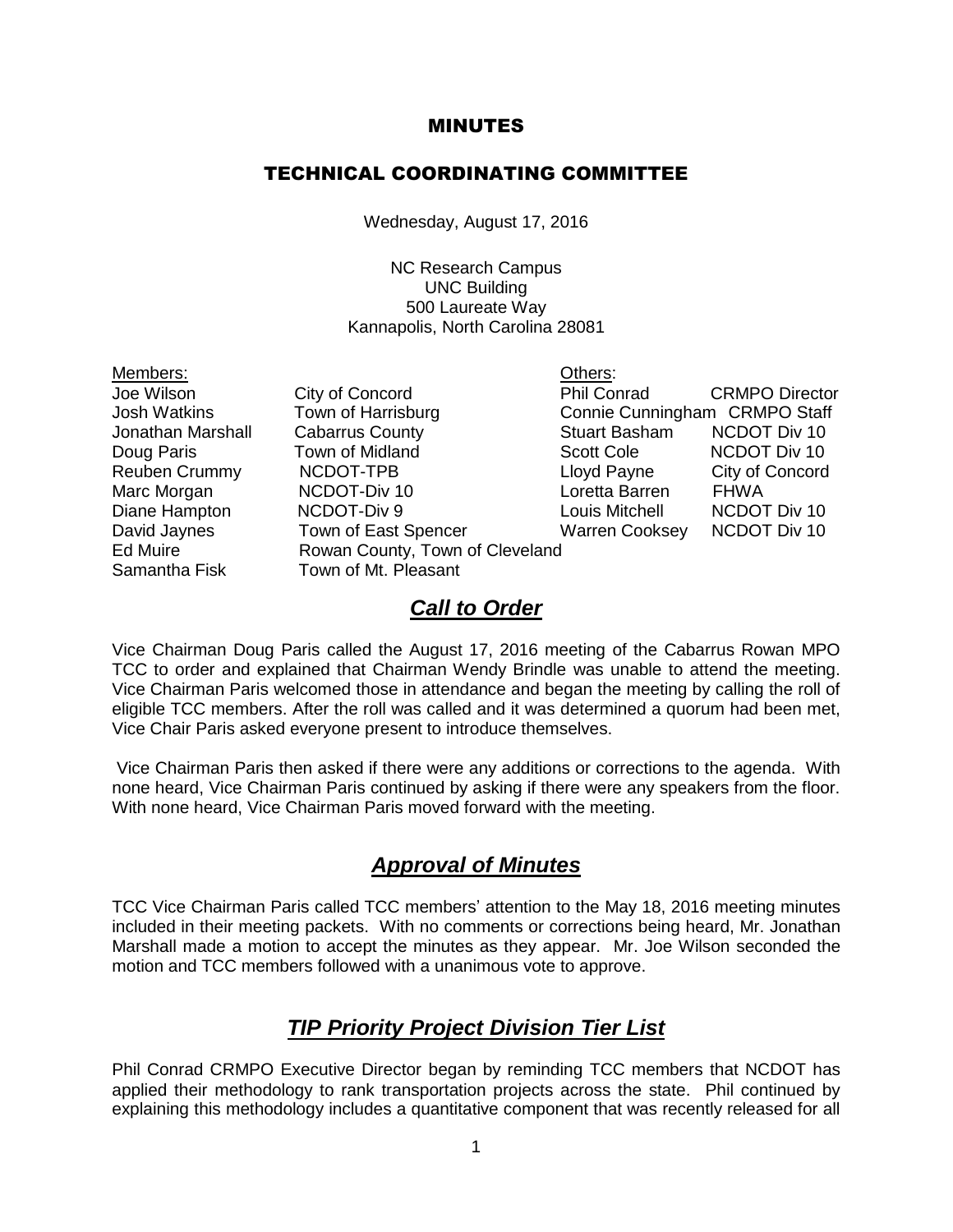projects in North Carolina. Phil went on to state that NCDOT will incorporate the quantitative scores with the CRMPO points assigned as well as the Division Engineer points to initiate the development of the FY 2018-2027 Transportation Improvement Program (TIP). Phil then called members' attention to Attachment 3 in their packets which outlined the results for the top highway, aviation, rail, sidewalk and greenways projects in the CRMPO area. Phil reviewed the attachment with the members explaining each project.

Phil called upon Diane Hampton with NCDOT Division 9 and Stuart Basham with NCDOT Division 10 to provide members with information about the ranking of the projects on a Division level. Mr. Basham informed TCC members that the Regional Tier rankings input ended on July 29, 2016 and the Division Tier ranking input will close at the end of October 2016. He went on to say that the Draft STIP should be finished and available to the public in January 2017. Stuart called members' attention to a copy of the Revised P4.0 Schedule of Key Dates included in their packets. Mrs. Hampton closed by saying Division 9 will support the projects that the CRMPO has selected.

After all review was complete, Phil asked for questions or comments. With none heard, Mr. Joe Wilson made a motion to recommend that the CRMPO TAC consider releasing the division tier portion of the TIP Priority Project List for public comment. Mr. Ed Muire seconded the motion and TCC members voted unanimously to approve.

# *FY 2016-2020 MTIP Amendment #2 and Conformity*

Phil Conrad reported to the TCC members that staff has been working on an Air Quality Conformity Determination Short Form Report due to amendments to the 2016-2020 TIP. Phil reminded members that the TIP Conformity Report demonstrates that the Transportation Improvement Program is a subset of the 2040 MTP and the Conformity Report is consistent with the State Implementation Plan (SIP). Phil continued by stating that due to the acceleration of some of the projects in the CRMPO area using State transportation funds, the CRMPO is required to amend the MTIP using this Short Form Report to show the new schedules for the accelerated projects. Phil called members attention to Attachment #4 included in their packets which was a draft copy of the report and a worksheet of Proposed List of Changes for CRMPO TIP Amendment #2. Phil reviewed the information with the members

With little discussion, Mr. David Jaynes made a motion to request that the CRMPO TAC consider adopting the Air Quality Conformity Determination Short Form Report. Mr. Josh Watkins seconded the motion and TCC member voted unanimously to approve.

## *County Level Socioeconomic Projections*

Phil informed the members that the CRMPO has been working on projecting population and employment for the 2025, 2035 and 2045 horizon years in the Metrolina Regional Model. CRMPO Phil explained, is one of four MPO's in the proposed non-attainment Metrolina/Charlotte Region. Phil called members' attention to Tables 1 and 2 under Attachment 5 in their packets which was a summary of County level projections. After reviewing the population and employment projections data with the members, he asked for any questions or comments.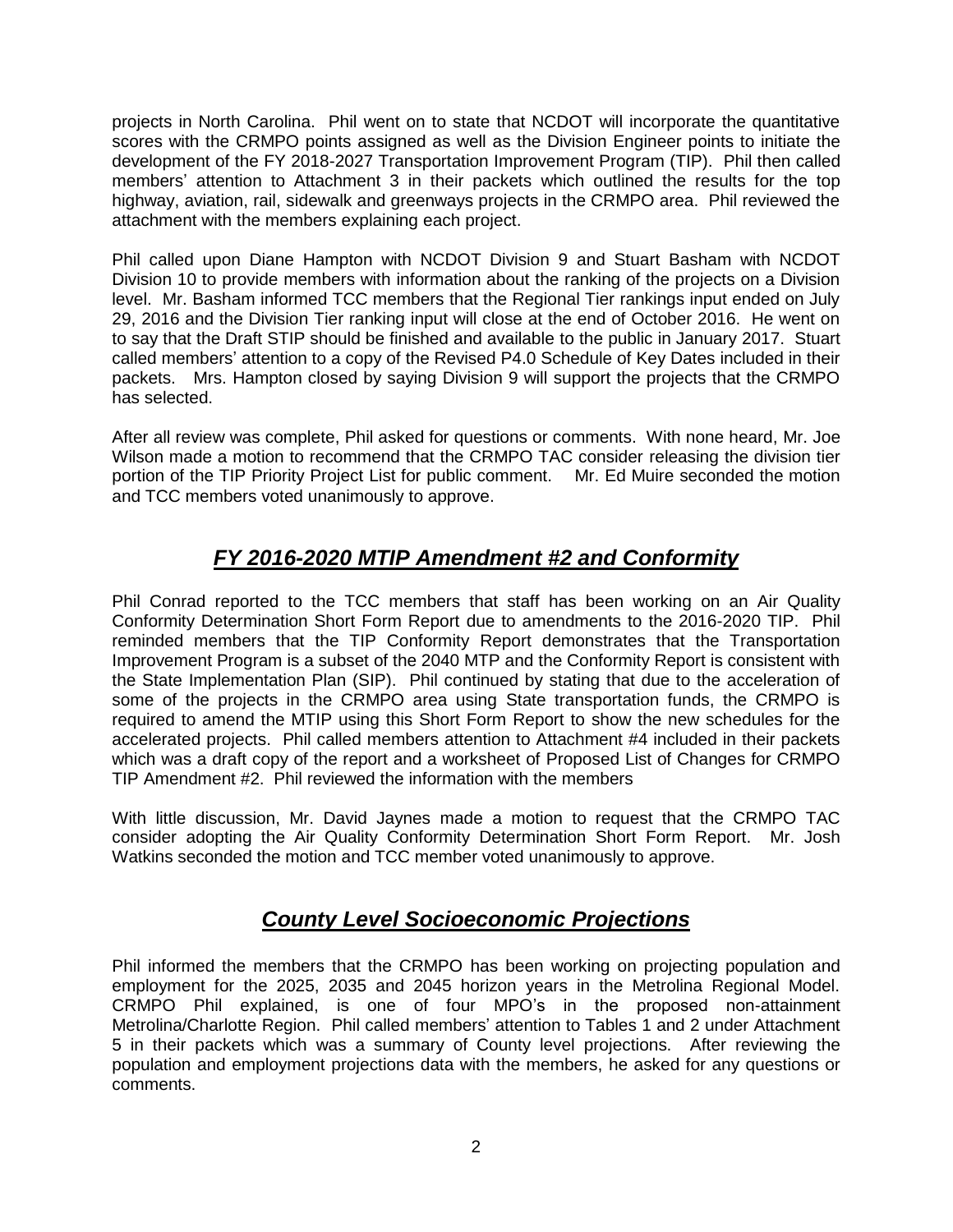With none heard, Mr. Joe Wilson made a motion to recommend that the CRMPO TAC consider endorsing the socioeconomic projections for Cabarrus and Rowan counties. Mr. Jonathan Marshall seconded the motion and TCC members voted unanimously to approve.

## *FY 2016-2025 MTIP Amendment #5*

Phil reported to TCC members that CRMPO staff is bringing MTIP Amendment #5 before them from a recent NCDOT Board of Transportation agenda for their consideration. Phil called members' attention to information included in their packets which explained which projects were included in the amendment. Phil explained that the first part of the amendment concerned some additional TAP funds in FY 2016 at the Division level for Division 9 and 10 projects (R-5789 and R-5790). The second project of the amendment Phil reported, is the delay of construction by one fiscal year to FY 2017 for the Mt. Vernon Road bridge replacement project B-5160. The third and final project in the amendment, W-5313 is to widen Old Beatty Ford Road and provide rumble strips, and construction has been delayed to FY 2017 as well.

With no additional comments or questions, Mr. Ed Muire made a motion to request that the CRMPO TAC consider endorsing Amendment #5 to the FY 2016-2025 MTIP. Mr. David Jaynes seconded the motion and members voted unanimously to approve.

## *Reports/CRMPO Business*

Local Reports - MPO/TPB/NCDOT Division 9 & 10 – NCDOT Division 9 representative Mrs. Diane Hampton called members' attention to a spreadsheet included in their packets of updates on the Rowan County projects. Diane called attention to and highlighted updates on projects I-3802B and B-4808. Mr. Stuart Basham from Division 10 also highlighted project updates on Division 10 Projects for the TCC members from a spreadsheet included in member packets as well.

CTP Comments and Maps – Mr. Reuben Crummy, NCDOT TPB presented a PowerPoint presentation of map updates to the CTP. Reuben explained that comments from TCC members were taken and implemented into the CTP maps. The Power Point displayed those updates to the maps on a comment by comment basis. Once his presentation was complete, Reuben explained that the CTP Appendix and the CTP Inventory are both complete and these corrections to the maps that he had just reviewed now made the CTP Maps complete as well. Representatives from the City of Kannapolis had some specific questions and comments to one of the updates that Mr. Crummy provided and he said he would be glad to speak with them after the meeting to answer their questions.

With no further discussions, Mr. Joe Wilson made a motion to recommend that the CRMPO TAC endorse the changes and updates to the CTP Maps and that motion was seconded by Mr. Josh Watkins. Members voted unanimously to approve.